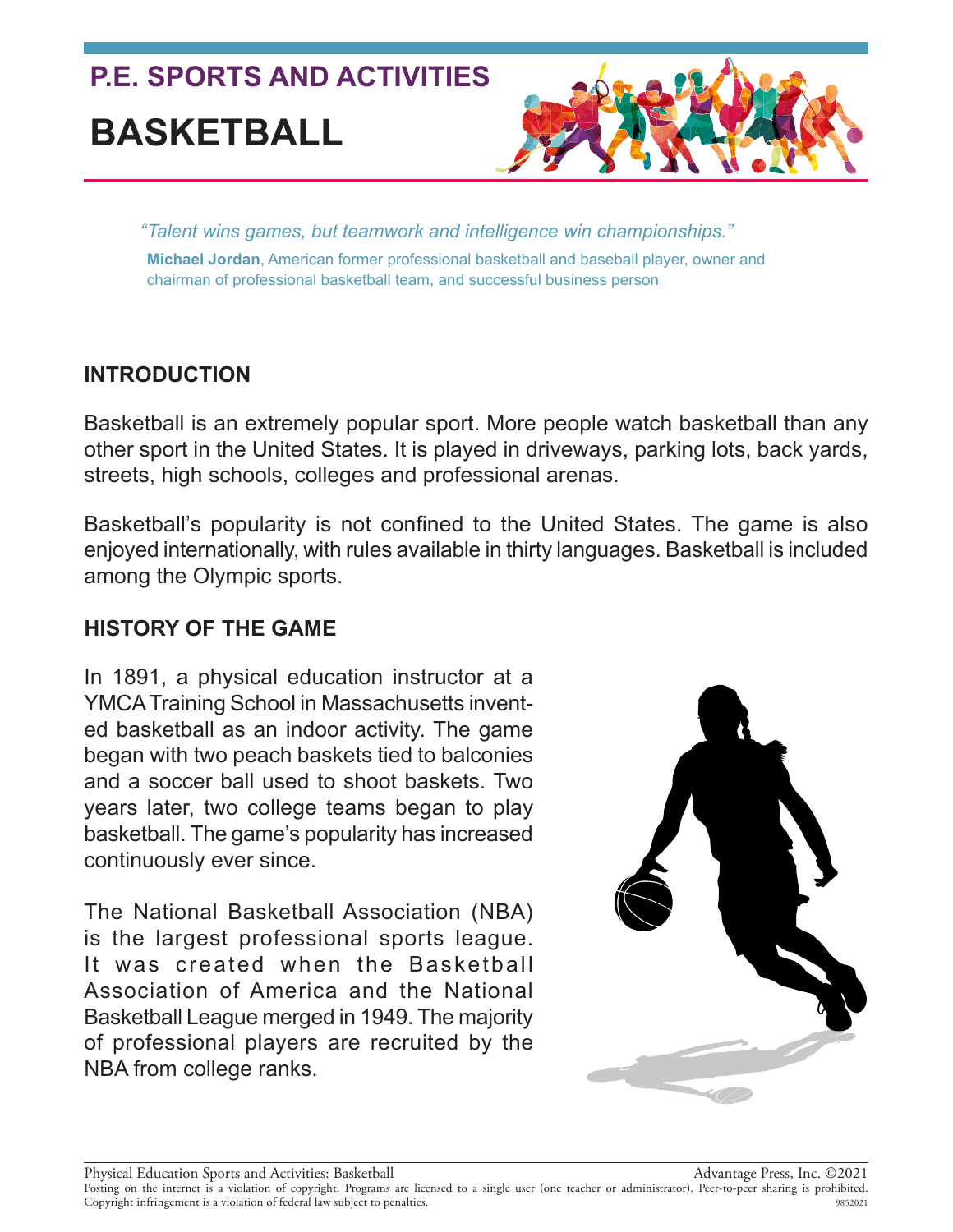# **HOW THE GAME IS PLAYED**

### *GENERAL PLAYING RULES*

The game of basketball is easy to understand. Players try to prevent their opponents from scoring while each team tries to get the ball through the basket that the other team is defending. A tremendous amount of mental and physical endurance and skill is required from the five players on each team.

A basketball team consists of a center (often the tallest player), two forwards and two guards (often the shortest players). The forwards are positioned near the opposing team's basket so that they can be ready for shooting and rebounding. The center is located near the basket or near the free-throw line so that he/she can be ready for shooting and rebounding. Guards normally bring the ball down the court to begin offensive play.

The game begins with a jump ball. The referee tosses the ball into the air. As it comes down, one player from each team jumps upward in an attempt to tap the ball to a teammate. Once the ball is in play, team members dribble the ball in order to get closer to the basket or pass it to another player. "Dribbling" the ball means bouncing it on the floor repeatedly with one hand. "Passing" means throwing the ball to a teammate. Passing is vital to scoring plays. In fact, most professionals consider good passing to be almost as important as accurate shooting.

When the ball is put into the basket, it is called a "field goal" and two points are awarded to the team that scores. If the shot, however, was taken past the three-point line, then three points are earned. The National Basketball Association

instituted a new distance of 20'-6" from the basket for the 3-point line. A "free throw" means a toss from behind the free-throw line, with no interference from the

Physical Education Sports and Activities: Basketball

Advantage Press, Inc. ©2021 Posting on the internet is a violation of copyright. Programs are licensed to a single user (one teacher or administrator). Peer-to-peer sharing is prohibited. Copyright infringement is a violation of federal law subject to penalties. 9852021



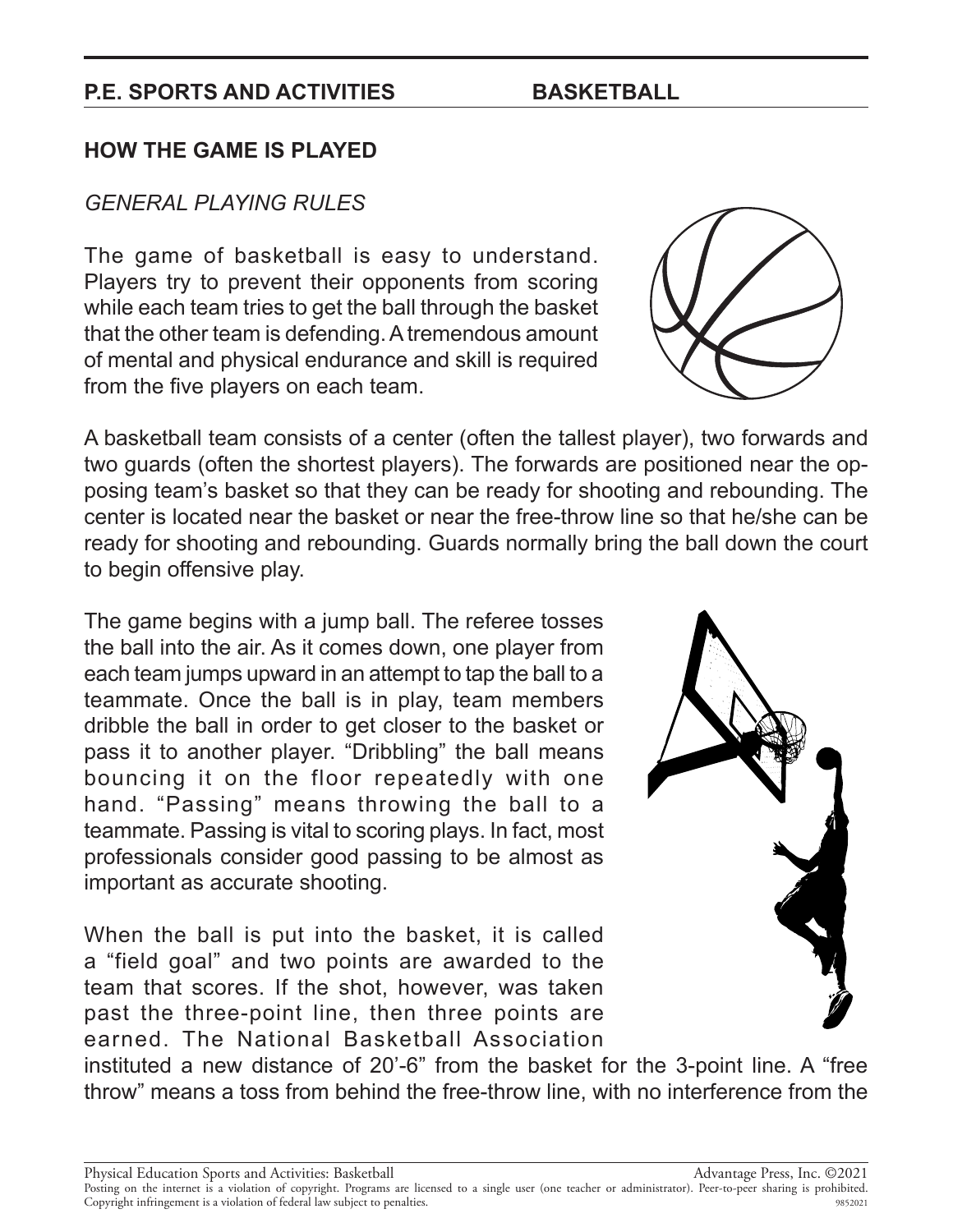opposing team. If a player has been fouled by an opponent, the fouled player gets a free throw. If the free throw ball goes into the basket, the team gets one point.

There are two types of fouls in basketball—personal fouls and technical fouls:

A personal foul means that a player holds, pushes or trips an opponent.

A technical foul may occur when the game is delayed, too many time-outs are taken, players leave or enter the court illegally or participate in misbehavior such as disrespect toward the referee.

A team may lose possession of the ball for "traveling." Traveling occurs when a player runs or walks with the ball. Double dribbling (bouncing the ball with both hands or stopping dribbling, then starting again) can also cause a team to lose possession of the ball.



# *DEFENSE AND OFFENSE*

Professional basketball teams play four 12-minute quarters. College-level play amounts to two 20-minute halves, and high school basketball is four 8-minute quarters. In the case of a tie game, teams play overtime.

Professional teams play 5-minute overtimes. High school and college teams play shorter overtimes.

# **DEFENSE**

The zone and player-to-player (once called "man-to-man") systems are two defensive techniques. The zone system uses each player as a guard, protecting a specific zone near the basket that his/her team is defending. Guarding the ball is more important than any particular player in this type of defense.

Physical Education Sports and Activities: Basketball

Advantage Press, Inc. ©2021

Posting on the internet is a violation of copyright. Programs are licensed to a single user (one teacher or administrator). Peer-to-peer sharing is prohibited. Copyright infringement is a violation of federal law subject to penalties. 9852021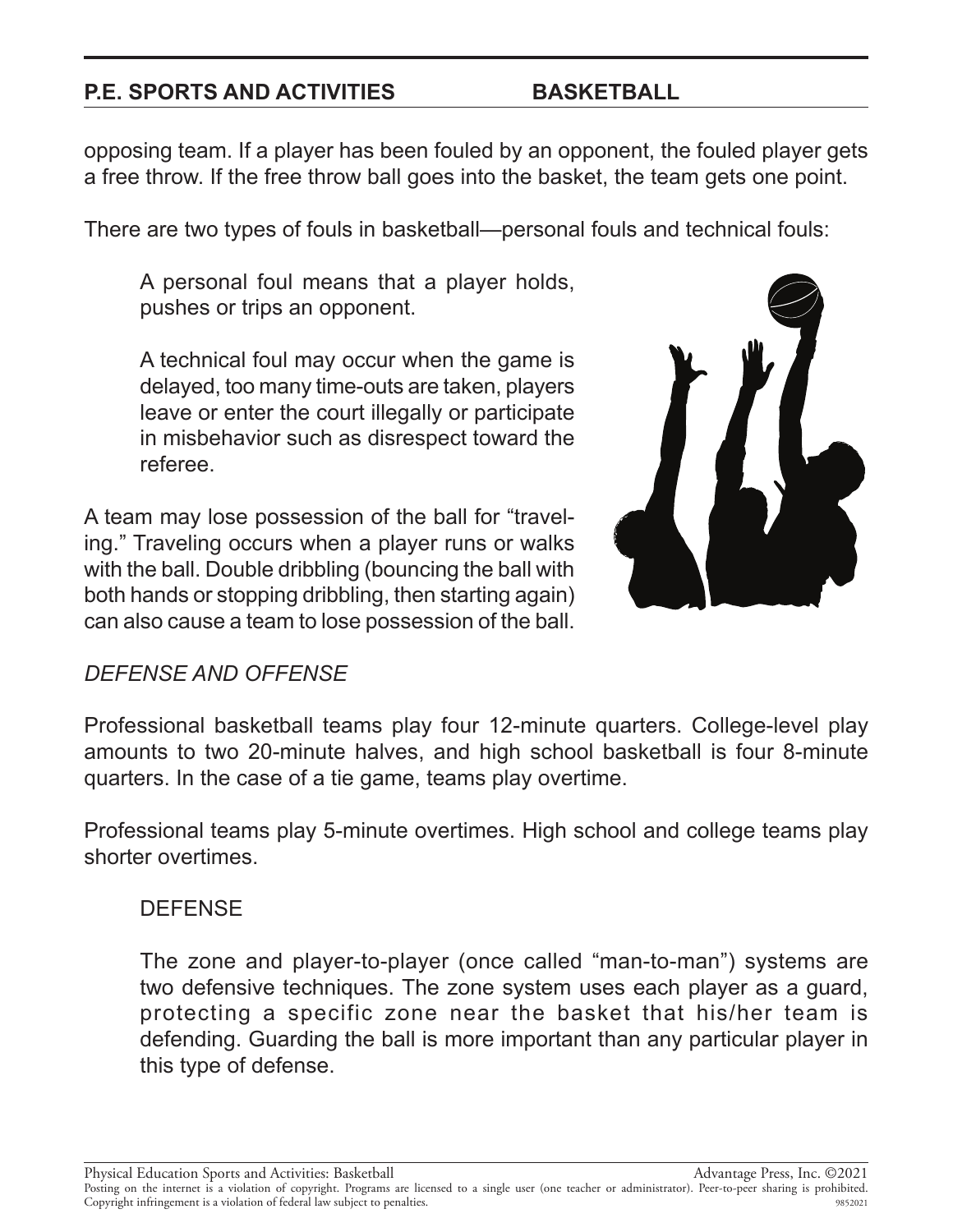In the player-to-player ("man-to-man") system, the opposite is true. Each player guards a player from the opposing team in order to keep the opposition from scoring.

# **OFFENSE**

The fast-break offensive style offers fast movement from one part of the court to another and a chance for scoring. It is characterized by fast, quick passes down the court and using more players on the attack than the opposition has for their defense.



#### Slower, more deliberate play

characterizes the slow-break style. This technique calls for more thoughtful action; players maneuver carefully in order to shoot in this type of offense.

#### PLAYING TECHNIQUES

# *TYPES OF SHOTS*

| ONE-HAND SHOT    | A shot executed with both hands holding the ball<br>initially. The ball is then pushed into the basket<br>with one hand.                             |
|------------------|------------------------------------------------------------------------------------------------------------------------------------------------------|
| TWO-HANDED SHOT  | A shot usually made when a player is not close<br>to the basket. The ball is thrown with two hands.<br>This type of shot tends to be quite accurate. |
| <b>JUMP SHOT</b> | A shot in which the player shoots the ball into<br>the basket at the top of the jump.                                                                |

DUNK SHOT This shot is made by jumping high into the air and throwing with force the ball down through the basket.

Physical Education Sports and Activities: Basketball

Advantage Press, Inc. ©2021

Posting on the internet is a violation of copyright. Programs are licensed to a single user (one teacher or administrator). Peer-to-peer sharing is prohibited. Copyright infringement is a violation of federal law subject to penalties. 9852021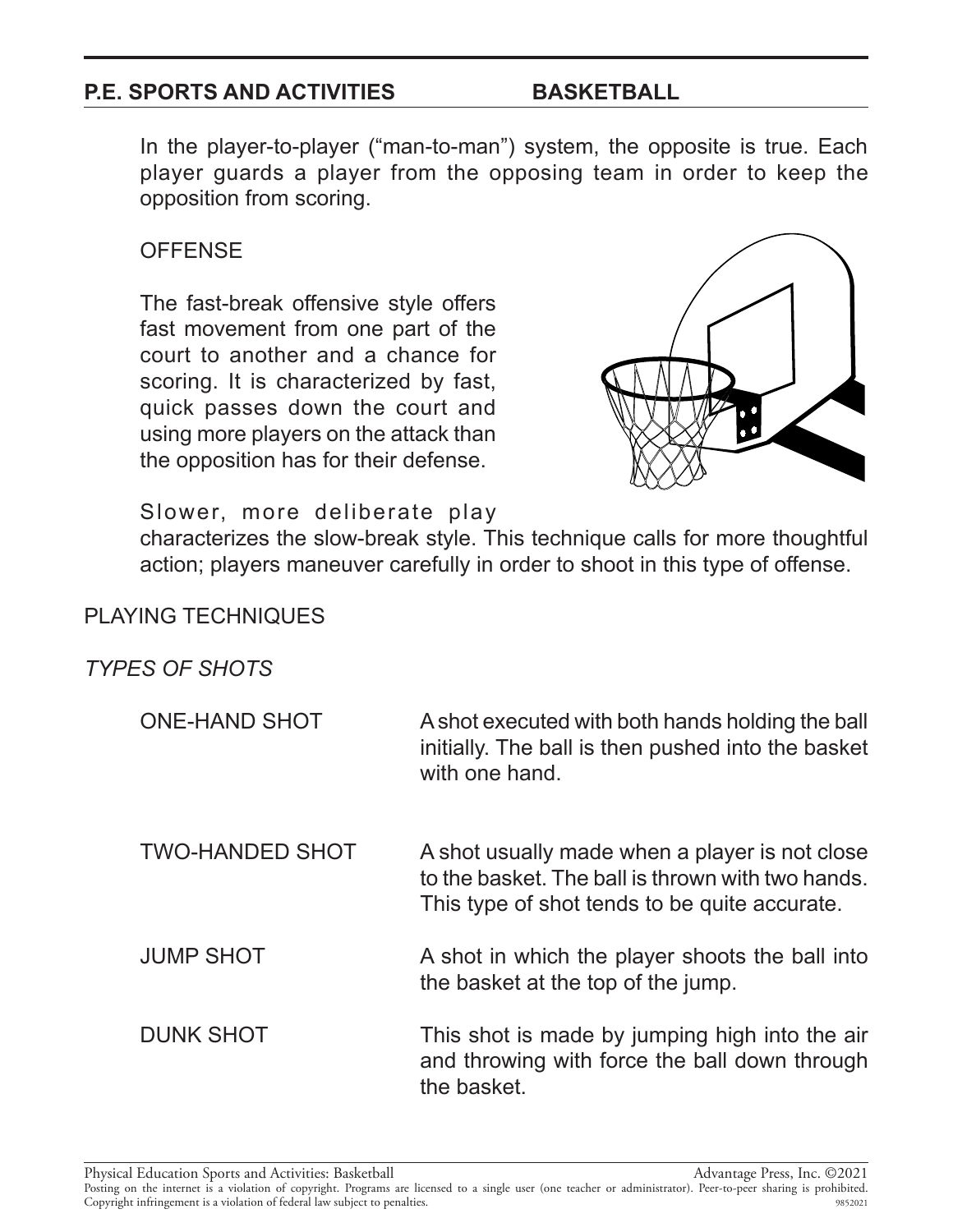| <b>P.E. SPORTS AND ACTIVITIES</b>         | <b>BASKETBALL</b>                                                                                                                                                  |
|-------------------------------------------|--------------------------------------------------------------------------------------------------------------------------------------------------------------------|
| <b>LAY-UP</b>                             | A shot in which a basket is attempted from under<br>the net; generally considered one of the easier<br>shots.                                                      |
| <b>TIP-IN</b>                             | A shot in which the ball is tapped back into the<br>basket as it rebounds from the backboard.                                                                      |
| <b>FREE-THROW</b>                         | A shot in which a player who has been fouled<br>shoots from behind the free-throw line.                                                                            |
| <b>BASIC PASSES</b>                       |                                                                                                                                                                    |
| <b>TWO-HANDED</b><br><b>CHEST PASS</b>    | A pass used for short, fast passing<br>of distances up to twenty feet.                                                                                             |
| <b>TWO-HANDED</b><br><b>PASS</b>          | A popular pass that can be used<br>from anywhere on the court;<br>especially good for closely-guarded<br>players.                                                  |
| <b>ONE-HANDED</b><br><b>OVERHEAD PASS</b> | A pass used as a long pass from any position<br>on the court. Like all one-hand passes, this move<br>takes more time to perform and requires<br>excellent control. |

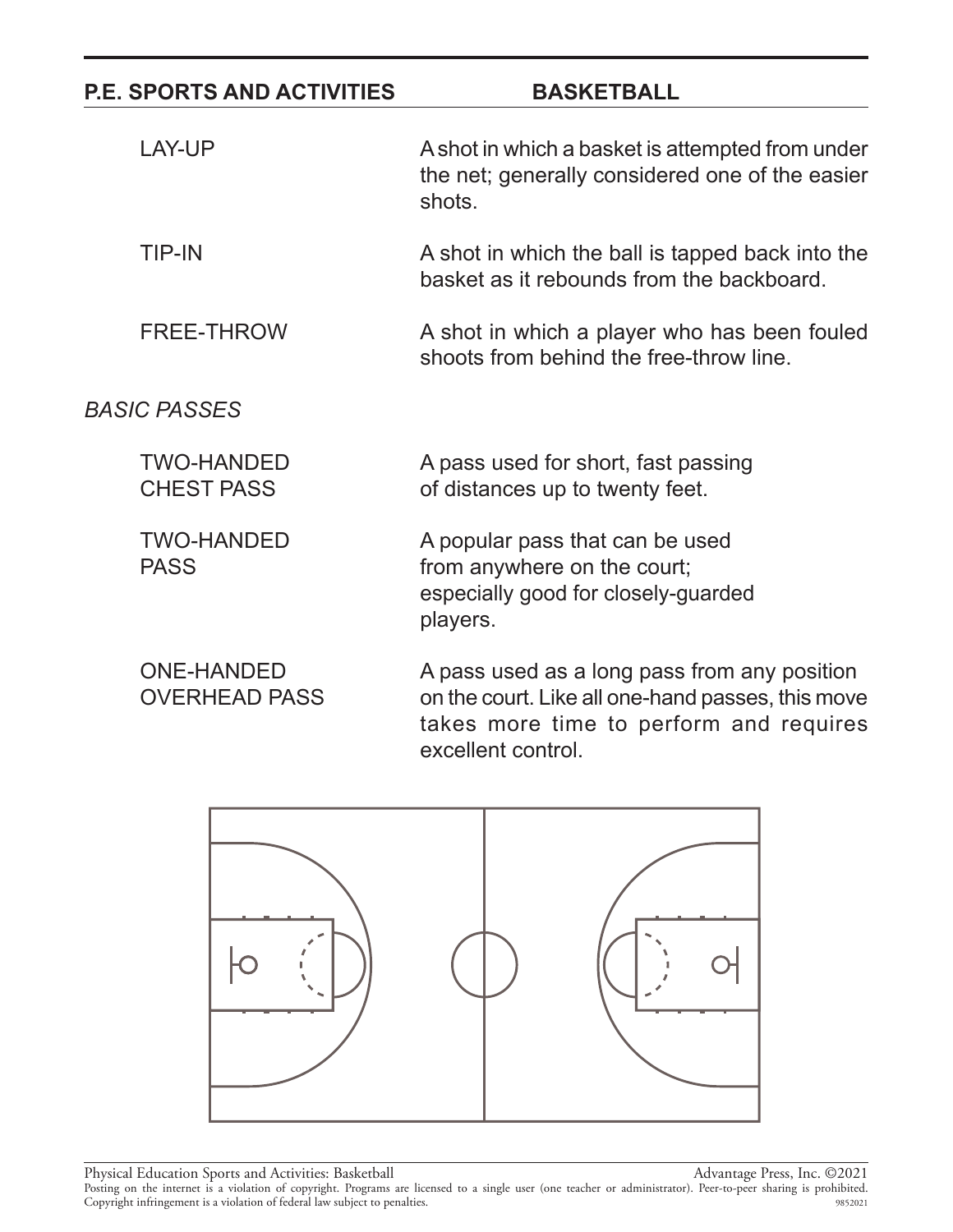| <b>BOUNCE PASS</b>                       | This pass is used when two players are relatively<br>close to each other. The ball usually bounces<br>once before being caught by the other player. |
|------------------------------------------|-----------------------------------------------------------------------------------------------------------------------------------------------------|
| <b>ONE-HAND</b><br><b>UNDERHAND PASS</b> | An effective move when the passer is moving<br>at fast speeds; difficult to perform and should<br>be used only when no alternative exists.          |

#### EQUIPMENT AND CLOTHING

A basketball is about two and a half feet in circumference and weighs 22 ounces. Baskets are made of a metal ring with an inside diameter of 18 inches. Netting or webbing hangs from the ring. Two baskets, one at each end of the court, hang 10 feet above the floor. The standard basketball court measures about 50 feet by 94 feet.

Clothing is loose-fitting and designed for freedom of movement. Contemporary "long shorts" were made popular by superstar Michael Jordan of the Chicago Bulls. Shoes are specially designed to withstand pounding the floor in jumps and other movements, as well as to brace the feet and ankles during violent lateral movements.